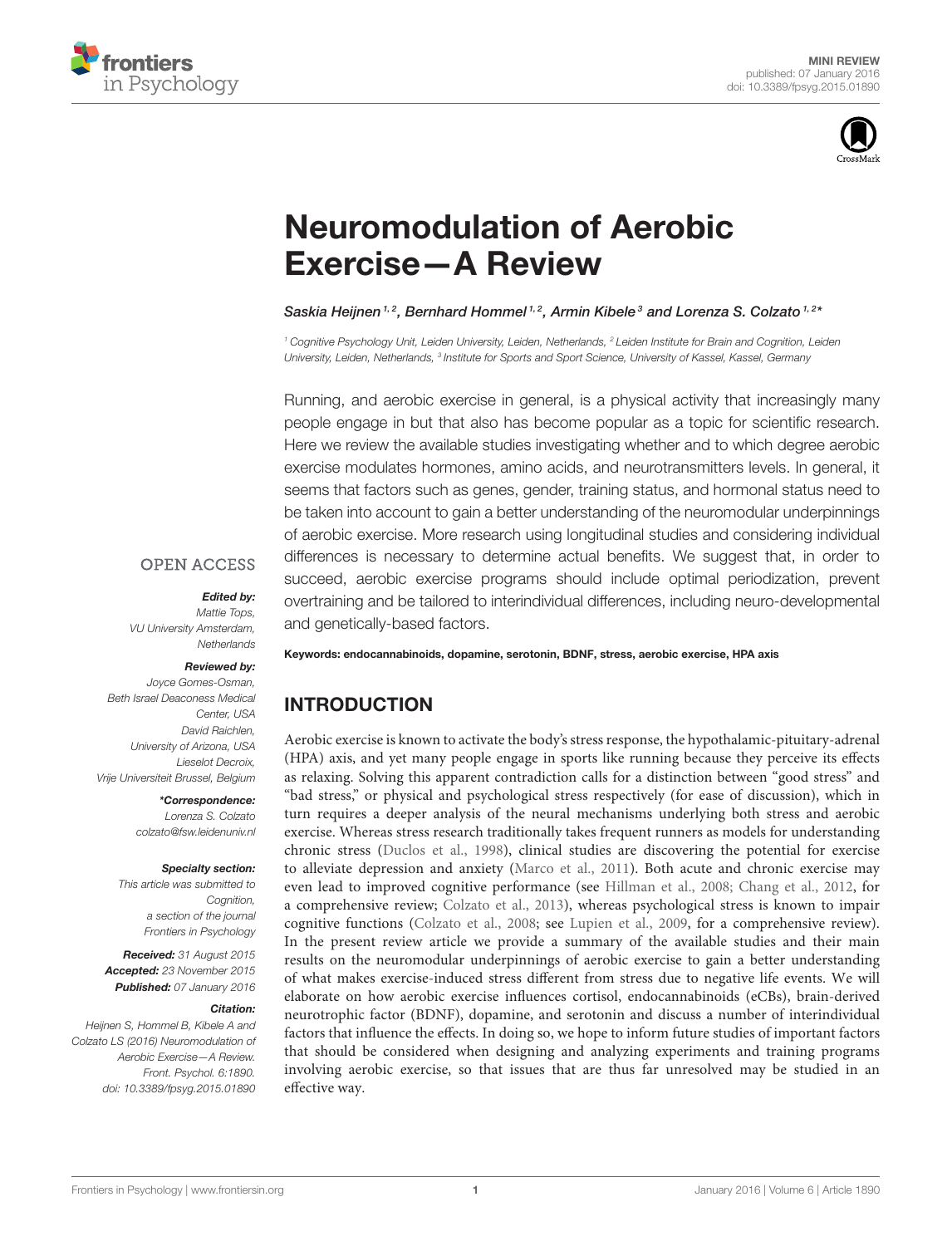# THE NEUROENDOCRINE RESPONSE

The physical stress response starts with the hypothalamus secreting corticotrophin-releasing hormone, which travels straight to the anterior pituitary to induce adrenocorticotropic hormone release into the general circulation [\(Ranabir and Reetu,](#page-5-0) [2011\)](#page-5-0). Once this reaches the adrenal cortex, cortisol is released into the bloodstream. This has inhibitory effects upon the hypothalamus and pituitary [\(Crosby and Bains, 2012\)](#page-4-7) through medial prefrontal cortex (mPFC) receptors [\(Hill et al., 2011\)](#page-4-8) and reduces stress-induced overexcitability of the amygdala (Gray et al., [2015\)](#page-4-9). Completion of this circuit restores the homeostasis and is a sign of a healthy stress-response.

The psychological (bad) stress response is largely the same, but whereas physical (good) stress is accompanied by an increase in growth hormone, psychological stress rarely is (Ranabir and Reetu, [2011\)](#page-5-0). Prolonged psychological stress may lead to major depression [\(Miller and O'Callaghan, 2002\)](#page-5-1), and in this population the salivary cortisol response to negative events is blunted, with men having a more blunted response than women [\(Peeters et al., 2003\)](#page-5-2).

Running leads to elevated levels of cortisol lasting at least 2 h after exercising, as measured in healthy men (mean age  $= 41$ years) from saliva and plasma [\(Duclos et al., 1998;](#page-4-0) [Labsy et al.,](#page-4-10) [2013\)](#page-4-10). The aerobic exercise requires an intensity of at least 60% of VO2max (maximum capacity of oxygen uptake) to elicit a reliable cortisol response [\(Labsy et al., 2013\)](#page-4-10).

The stress response adapts, indicated by the finding that following a rest day, cortisol levels of frequent endurance exercisers upon awakening are similar to those of the sedentary, both in urine and in saliva [\(Gouarné et al., 2005;](#page-4-11) [Labsy et al.,](#page-4-10) [2013\)](#page-4-10). The inactivation of cortisol into cortisone increases proportionally to the amount of exercise (and so to cortisol increase, [Gouarné et al., 2005\)](#page-4-11). However, this is not the case for chronic psychological stress, which leads to an increased cortisol response upon awakening, without increased inactivation of cortisol [\(Wüst et al., 2000a](#page-5-3)[,b\)](#page-5-4). Hence, what makes physical stress different from psychological stress is the increased inactivation of the active steroid (cortisol) into the inert steroid (cortisone). This mechanism is crucial because it protects trained individuals against the deleterious effects of prolonged increased cortisol secretion [\(Gouarné et al., 2005\)](#page-4-11), which include hypertension, hyperglycemia [\(Whitworth et al., 2005\)](#page-5-5), major depressive episode and anorexia nervosa [\(Ehlert et al., 2001\)](#page-4-12).

# ENDOCANNABINOIDS

The positive mood after aerobic exercise, and running specifically, has traditionally been ascribed to endorphins. The first human evidence of increased central endorphin levels comes from a positron emission tomography study in which 10 athletes were scanned at rest and after 2 h of running. The level of euphoria (as indexed by subjective ratings) was significantly increased after running and was inversely correlated with opioid binding in frontolimbic brain areas [\(Boecker et al., 2008\)](#page-4-13). However, debate surrounds the endorphin hypothesis [\(Kolata,](#page-4-14) [2002;](#page-4-14) [Sparling et al., 2003\)](#page-5-6) and it has been shown in mice that blocking eCB receptors, but not endorphin receptors, diminishes the anxiolytic and analgesic effects of running [\(Fuss et al.,](#page-4-15) [2015\)](#page-4-15). Additionally, there are indications that eCBs actually cause the release of endorphins in the hypothalamus (Bakkali-Kassemi et al., [2011\)](#page-4-16). Researchers have thus recently turned their attention to eCBs [\(Sparling et al., 2003\)](#page-5-6). eCBs are synthesized both centrally and peripherally, on-demand, by a post-synaptic stimulated neuron, and travel to the presynaptic neuron where they bind to the cannabinoid receptor type 1 (CB1R; Crosby and Bains, [2012\)](#page-4-7). A single session of endurance training at 70–80% of the maximum heart rate capacity provides the optimal eCB increase [\(Raichlen et al., 2013\)](#page-5-7), demonstrated in a four-day intervention in which healthy, regularly running men ran at varying degrees of intensity (50/70/80/90% of maximal capacity) in a randomized order. There is a high density of CB1Rs in the frontal cortex, amygdala, hippocampus, and the hypothalamus [\(Marco et al., 2011\)](#page-4-1), areas crucial for emotional homeostasis.

One eCB has been implicated in psychological and physical stress: anandamide (AEA). AEA seems responsible for tonic responses [\(Gunduz-Cinar et al., 2013\)](#page-4-17) and it increases slowly upon cortisol stimulation, and normalizes amygdalar hyperactivity [\(Ferreira-Vieira et al., 2014;](#page-4-18) [Gray et al., 2015\)](#page-4-9). These two processes are glucocorticoid-dependent and slowly normalize the stress response  $(\pm 30 \text{ min})$  after physical exercise. AEA, a fatty chemical that easily crosses the blood–brain barrier, seems critical in supporting the beneficial effects of aerobic exercise on mood. Given that AEA concentration decreases upon psychological stress [\(Gunduz-Cinar et al., 2013\)](#page-4-17) but increases after physical exercise [\(Heyman et al., 2012\)](#page-4-19), AEA may be considered a key neurochemical in the clinical potential of exercise in alleviating depression and anxiety through its regulatory role in amygdala hyperactivity [\(Marco et al., 2011\)](#page-4-1).

Whereas aerobic exercise leads to increased eCB levels and hippocampal CB1R density in rats [\(Hill et al., 2010\)](#page-4-20), prolonged psychological stress leads to an increase in the enzyme that breaks anandamide down (fatty acid amide hydrolase; Reich et al., [2009\)](#page-5-8). The divergence between the two effects may explain the differential moods following the two types of stress.

# BRAIN-DERIVED NEUROTROPHIC FACTOR

There is evidence suggesting that AEA increase during exercise might be one of the key elements in the exercise-induced increment in BDNF levels and that high AEA levels during recovery might postpone the return of BDNF to baseline [\(Heyman et al., 2012\)](#page-4-19). BDNF exerts beneficial effects on cognition through its ability to enhance neurogenesis, synaptic plasticity and long-term potentiation, the basis of learning [\(Leckie et al., 2014\)](#page-4-21). Interestingly, BDNF increase after physical exercise is positively correlated with cognitive performance (age range = 19–28 years, [Tsai et al., 2014\)](#page-5-9) and AEA increase in the brain seems to be the mediator for the cognitive benefits exerted by BDNF. Specifically, blocking the CB1Rs in rat brains has been shown to diminish the BDNF increase following exercise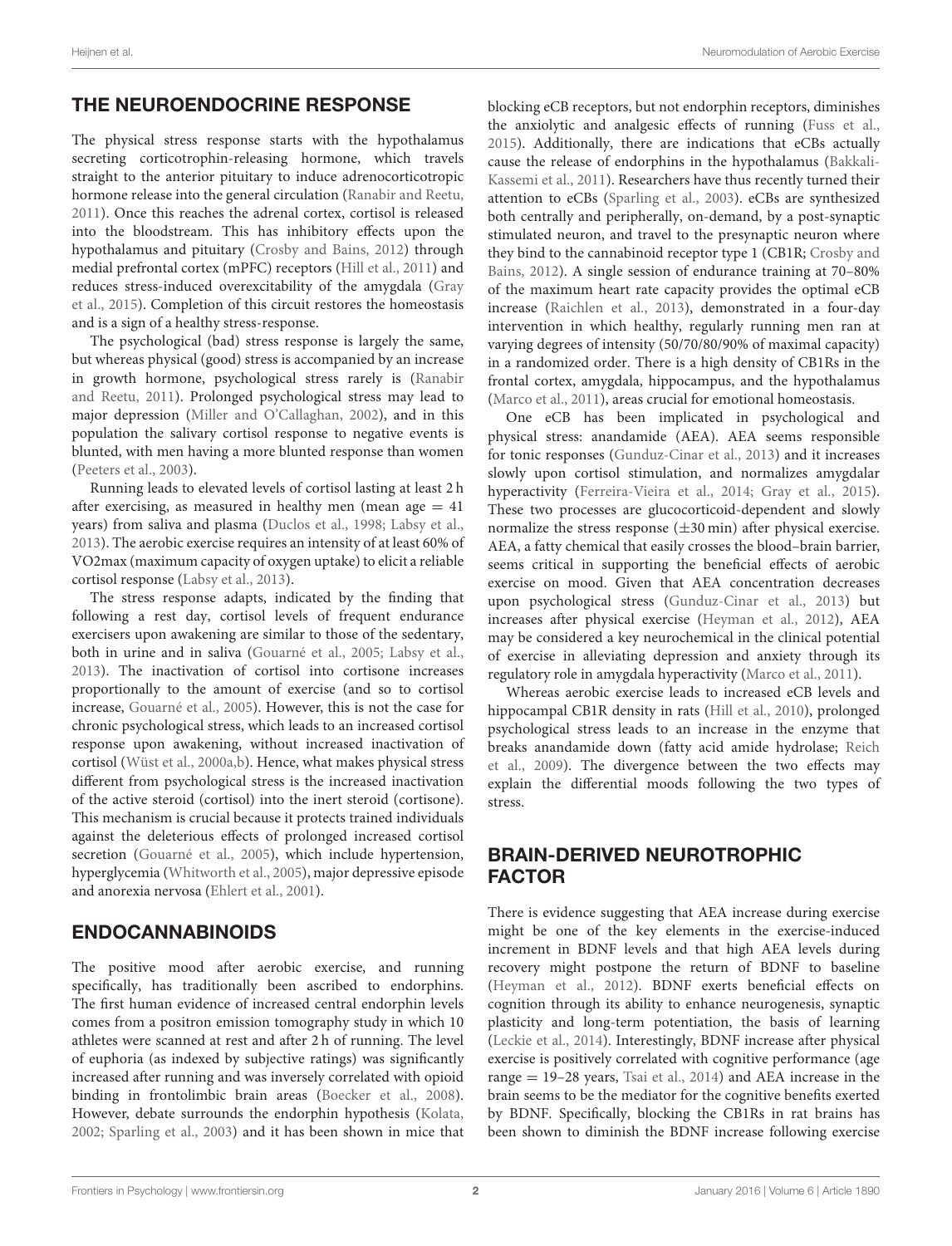[\(Ferreira-Vieira et al., 2014\)](#page-4-18), demonstrating the a link between AEA binding and BDNF increase.

Both acute and chronic psychological stress have been shown to reduce BDNF levels in rats, though less robustly upon chronic stress [\(Murakami et al., 2005\)](#page-5-10). Decreased serum BDNF levels have been reported in mood disorders and by people under great psychological stress [\(Martinowich and Lu, 2008\)](#page-5-11).

The BDNF increase may differ across exercise regimen as well as gender. A recent review [\(Huang et al., 2014\)](#page-4-22) concludes that a single session of aerobic exercise (running or cycling, ranging from 20 to 90 min of 40–75% of maximal power output or 40–60% of VO2max or 75% of maximal heart rate) increases BDNF levels and that frequent aerobic training (running, or walking for elderly populations, cycling, ranging from 45 min three times a week for 12 weeks, to 60 min five times a week for 6 months, and a range of 60–90% of VO2max, 50–75% of heart rate reserve) magnifies this increase. Interestingly, in a meta-analysis of aerobic exercise (running, cycling rowing, swimming at ranges from 60 to 95% VO2max) and BDNF with similar results, studies with a greater proportion of females had lower effect sizes [\(Szuhany et al., 2015\)](#page-5-12), suggesting a less robust BDNF increase for women. We speculate that this may due to the fact that the HPA axis interacts with hormonal changes across the menstrual cycle and that increases in progesterone levels increment AEA breakdown (Maccarrone et al., [2001\)](#page-4-23). Consistent with this idea, when training at 70% of VO2max, adrenocorticotropic hormone, vasopressin and glucose are significantly more increased during the mid-luteal phase compared with the follicular phase in healthy women (Altemus et al., [2001\)](#page-3-0). Moreover, higher adrenocorticotropic hormone and glucose levels suggest that cortisol levels might be higher in the mid-luteal phase in response to exercise [\(Altemus et al.,](#page-3-0) [2001\)](#page-3-0). Accordingly, given the link between sexual hormones and cognitive functions [\(Colzato et al., 2010;](#page-4-24) Colzato and Hommel, [2014\)](#page-4-25), we hypothesize that aerobic exercise might affect females' mood and cognition differently in the follicular phase (low progesterone levels) than in the mid-luteal phase (high progesterone levels). Specifically, during the luteal phase the exercise-induced increase in AEA will rapidly break down, which in turn will decrease the amount of BDNF released. A prediction from this assumption would be that engagement in aerobic exercise during the luteal phase will deteriorate cognitive benefits compared to the follicular phase.

In contrast to psychological stress, which is known to impair cognitive functions across the lifespan [\(Lupien et al.,](#page-4-6) [2009\)](#page-4-6), a seminal recent study has shown that in a healthy elderly population (55–80 years old), moderate intensity walking (60% VO2max, 40 min, 52 weeks) increased serum BDNF levels. This increment translated to a constant (not improved) task switching performance, whereas their sedentary peers' performance declined [\(Leckie et al., 2014\)](#page-4-21). Remarkably, exercise not only serves to improve cognitive function, but it also might help keep it intact in a population undergoing a decrease in BDNF [\(Tapia-Arancibia et al., 2008\)](#page-5-13).

Interestingly, the Val66Met BDNF gene that plays a role in sensitivity to anxiety and cortisol stress response (Colzato et al., [2011\)](#page-4-26) as well as baseline BDNF levels, is also implicated in motivation to exercise [\(Hooper et al., 2014\)](#page-4-27). Specifically, people with at least one Met allele on the Val66Met BDNF gene have lower BDNF expression, smaller hippocampal volume and relatively low performance on memory tasks. These same people (mean age studied  $= 23$  years) appear to have a more positive mood response to acute, moderate intensity exercise [\(Hooper et al., 2014\)](#page-4-27). This result is particularly interesting in suggesting that exercise may compensate for unfavorable genetic predispositions by reducing individual differences in memory functions. Furthermore, whereas Val homozygotes show a constant level of intrinsic motivation to exercise, people with at least one Met allele showed an increase of intrinsic motivation after an endurance training session [\(Hooper et al., 2014\)](#page-4-27). In addition, they were more likely to continue exercising when they were told they could stop if they wanted. This points to an inverted u-shaped function where people with low baseline levels of BDNF seem to benefit relatively more from exercise as it pushes their BDNF levels up in the direction of the optimum. Based on this idea, we suggest that the efficiency of aerobic training programs and the beneficial effect on cognition might be modulated by interindividual differences, including preexisting neuro-developmental factors and genetic differences. Consequently, training programs that are tailored to individual abilities, skills, and needs might be more likely to succeed.

So whereas psychological stress decreases BDNF levels, aerobic exercise leads to an increment which is modulated by gender, genes and age. This aids in explaining divergent memory and neuroplasticity effects following the two types of stress.

# NEUROTRANSMITTERS: SEROTONIN AND DOPAMINE

Muscle activity requires uptake of branched-chain amino acids. These are normally in competition with tryptophan, the precursor of serotonin, to be carried across the blood–brain barrier. By reducing the amount of competitive amino acids through muscle uptake, aerobic exercise increases tryptophan's chances of crossing the blood–brain barrier, and so has the potential to increase serotonin in the brain [\(Patrick and Ames,](#page-5-14) [2015\)](#page-5-14). Serotonin is an important neurotransmitter for emotional processing [\(Harmer, 2008\)](#page-4-28) and serves memory functions in the hippocampus [\(Haider et al., 2006\)](#page-4-29).

The changes in brain serotonin metabolism are time-course dependent and differ between brain regions. The striatum, hippocampus and mid-brain of rodents show an elevation of serotonin and serotonin turnover following acute exercise (Dey et al., [1992;](#page-4-30) [Meeusen and De Meirleir, 1995\)](#page-5-15). Additionally, frequent exercise (30 min of swimming daily, 4 weeks) increased serotonin synthesis and metabolism in the cerebral cortex and brain stem [\(Dey et al., 1992;](#page-4-30) [Meeusen and De Meirleir, 1995\)](#page-5-15), but decreased serotonin levels in the hippocampus directly after training [\(Dey et al., 1992\)](#page-4-30). The cortical changes lasted at least a week after discontinuing exercise, whereas serotonin activity in the brainstem is diminished by that time [\(Dey et al., 1992\)](#page-4-30). The hypothalamus shows decreased serotonin metabolism one day after training, increasing again after a week's rest [\(Dey et al.,](#page-4-30)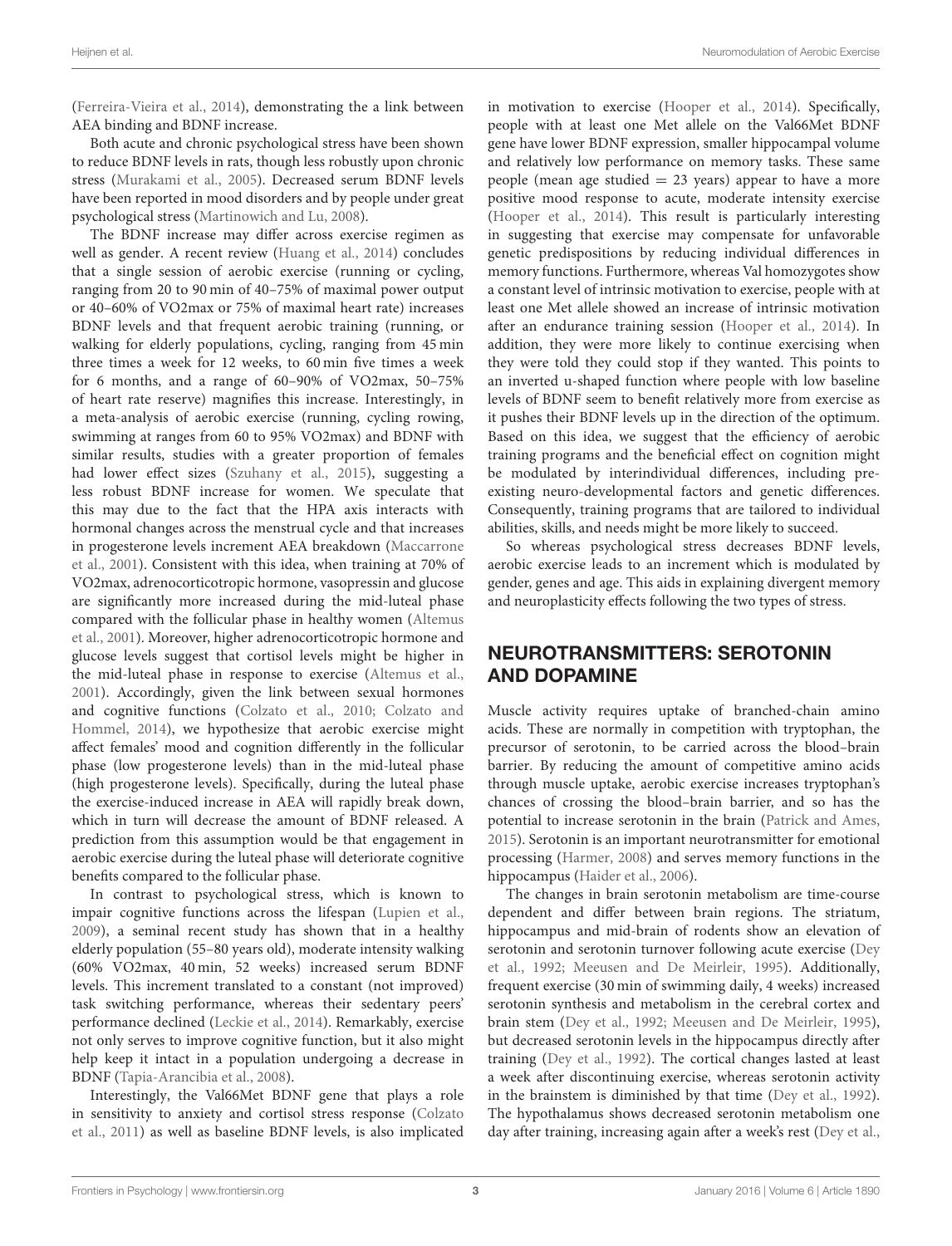[1992\)](#page-4-30). As serotonin induces release of corticotrophin-releasing hormone [\(Dey et al., 1992\)](#page-4-30), this decrease may serve to reduce the stress response during prolonged exercise.

Upon chronic and acute psychological (bad) stress, tryptophan hydroxylase levels have been shown to be upregulated in rat brains, enabling increased serotonin synthesis (Murakami et al., [2005\)](#page-5-10). This supports earlier findings that chronic stress leads to higher serotonin levels in the hippocampus, hypothalamus, frontal cortex and striatum, though the latter two may only show upregulation in males [\(Adell et al., 1988\)](#page-3-1). This is likely a consequence of decreased serotonin transporter levels in the raphe nuclei following both acute and prolonged stress [\(Martinowich and Lu, 2008\)](#page-5-11). The serotonin transporter is responsible for transporting serotonin from the synaptic cleft to the presynaptic neuron, terminating its stimulation. There is research linking serotonin receptors to the BDNF decrease seen after prolonged stress. Specifically, activation of the 5-HT2a serotonin receptor decreased hippocampal BDNF levels in rats [\(Vaidya et al., 1999\)](#page-5-16). So increased serotonin levels following prolonged bad stress may be responsible for the BDNF decrease associated with depression.

With regard to dopamine, which is important in working memory, mental flexibility and early stages of motor control [\(Nieoullon, 2002\)](#page-5-17), there appears to be a divergent pattern of the effect of psychological stress for males and females. Frontal cortex dopamine levels have been found to be increased in female, but decreased in male rats following stress (Bowman et al., [2003\)](#page-4-31). Accordingly, female rats demonstrated improved performance on memory tasks, whereas male rats demonstrated an impairment. By contrast, physical stress has been shown to lead to an eCB-induced dopamine boost from the nucleus accumbens (young, well-trained cyclists: [Fattore et al., 2008;](#page-4-32) [Heyman et al., 2012\)](#page-4-19). In addition, aerobic exercise has been shown to increase dopamine levels in the striatum, hypothalamus, midbrain, and brainstem in various animal studies [\(Foley and Fleshner, 2008\)](#page-4-33), further supporting the beneficial effects of exercise on memory and mood.

Increases in serotonin and dopamine seem to modulate fatigue upon prolonged exercise. Exhaustion appears to set in when dopamine levels start to drop while serotonin levels are still elevated [\(Meeusen and De Meirleir, 1995\)](#page-5-15). The serotonin agonist quipazine dimaleate (acting on the 5-HT3 receptor) appears to shorten time to exhaustion and withholds the exercise-induced dopamine boost normally occurring after around 1 h of running in tested animals. The serotonin receptor antagonist LY53857 can increase time to exhaustion and prevents the dopamine decrease [\(Meeusen and De Meirleir, 1995\)](#page-5-15). This fact may explain why runners usually take food supplements based on tyrosine, the precursor of dopamine, during endurance training, given that it

### **REFERENCES**

<span id="page-3-1"></span>Adell, A., Garcia-Marquez, C., Armario, A., and Gelpi, E. (1988). Chronic stress increases serotonin and noradrenaline in rat brain and sensitizes their responses to a further acute stress. J. Neurochem. 50, 1678–1681. doi: 10.1111/j.1471-4159.1988.tb0 2462.x

could prevent the decrease of dopamine. Not surprisingly, several studies have shown that the intake of tyrosine may compensate cognitive decline associated with cognitive challenges (Colzato et al., [2014;](#page-4-34) [Steenbergen et al., 2015\)](#page-5-18) and stress (Deijen and Orbleke, [1994\)](#page-4-35).

Again, a divergent pattern following the two types of stress is evident. Psychological stress increases serotonin synthesis, possibly to the point of depletion, whereas dopamine undergoes gender-specific changes. By contrast, aerobic exercise increases dopamine in both genders, lowers baseline serotonin levels in the nigrostriatal tract and down-regulates certain receptor subtypes.

# **CONCLUSION**

All in all, it seems that what makes exercise-induced stress different from stress due to negative life events is that, in contrast to psychological (bad) stress, physical (good) stress is associated with increased inactivation of cortisol (active steroid) into cortisone (inert steroid), increased level of AEA, BDNF, and serotonin. In particular, it seems that aerobic exercise modulates hormone, neurotrophin and neurotransmitter levels depending on factors such as genes, age and hormonal status. Accordingly, future studies need to consider individual differences more systematically. Indeed, if aerobic exercise really affects neuroplasticity, it is possible that the effect of aerobic exercise on performance depends on the pre-experimental performance level of the individual. Addressing this issue will require (more) longitudinal studies. For any future research, a standardized hormone sampling procedure (response upon awakening, [Wüst et al., 2000b;](#page-5-4) but also before and after exercise, [Kanaley et al., 2001\)](#page-4-36) and exercise protocol (70–80% of maximum capacity based on age-adjusted maximum heart rate for eCB research, [Raichlen et al., 2013;](#page-5-7) minimum of 60% of maximal heart rate for cortisol research, [Labsy et al., 2013\)](#page-4-10) would be advised for ease of comparison between studies. Importantly, aerobic exercise programs should include optimal periodization and prevent overtraining [\(Angeli et al., 2004\)](#page-3-2). Moreover, since efficacy of aerobic exercise may depend on various factors, among which is genetic variability related to BDNF, we suggest taking into account such inter-individual variability and tailoring exercise to individual needs will be crucial for developing successful endurance programs in the future.

### FUNDING

This work was supported by research grant from the Netherlands Organization for Scientific Research (NWO) awarded to LC (Vidi grant: #452-12-001).

- <span id="page-3-0"></span>Altemus, M., Roca, C., Galliven, E., Romanos, C., and Deuster, P. (2001). Increased vasopressin and adrenocorticotropin responses to stress in the midluteal phase of the menstrual cycle. J. Clin. Endocrinol. Metab. 86, 2525–2530. doi: 10.1210/jcem.86.6.7596
- <span id="page-3-2"></span>Angeli, A., Minetto, M., Dovio, A., and Pacotti, P. (2004). The overtraining syndrome in athletes: a stress-related disorder. J. Endocrinol. Invest. 27, 603–612. doi: 10.1007/BF03347487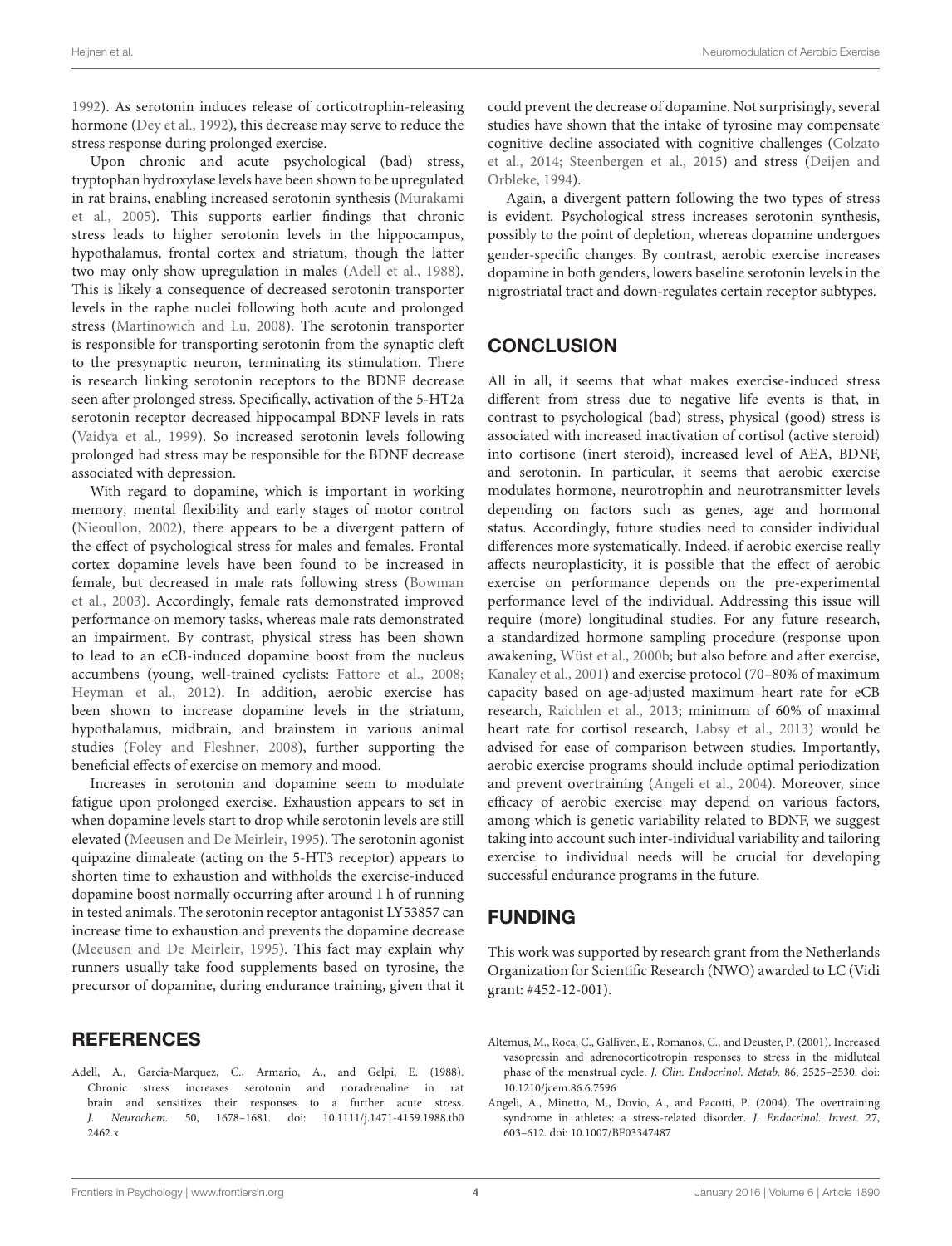- <span id="page-4-16"></span>Bakkali-Kassemi, L., El Ouezzani, S., Magoul, R., Merroun, I., Lopez-Jurado, M., and Errami, M. (2011). Effects of cannabinoids on neuropeptide Y and β-endorphin expression in the rat hypothalamic arcuate nucleus. Br. J. Nutr. 105, 654–660. doi: 10.1017/S00071145100 04095
- <span id="page-4-13"></span>Boecker, H., Sprenger, T., Spilker, M. E., Henriksen, G., Koppenhoefer, M., Wagner, K. J., et al. (2008). The runner's high: opioidergic mechanisms in the human brain. Cereb. Cortex 18, 2523–2531. doi: 10.1093/cercor/ bhn013
- <span id="page-4-31"></span>Bowman, R. E., Beck, K. D., and Luine, V. N. (2003). Chronic stress effects on memory: sex differences in performance and monoaminergic activity. Horm. Behav. 43, 48–59. doi: 10.1016/S0018-506X(02)00022-3
- <span id="page-4-3"></span>Chang, Y. K., Labban, J. D., Gapin, J. I., and Etnier, J. L. (2012). The effects of acute exercise on cognitive performance: a meta-analysis. Brain Res. 1453, 87–101. doi: 10.1016/j.brainres.2012.02.068
- <span id="page-4-24"></span>Colzato, L. S., Hertsig, G., van den Wildenberg, W. P. M., and Hommel, B. (2010). Estrogen modulates inhibitory control in healthy human females: evidence from the stop-signal paradigm. Neuroscience 167, 709–715. doi: 10.1016/j.neuroscience.2010.02.029
- <span id="page-4-25"></span>Colzato, L. S., and Hommel, B. (2014). Effects of estrogen on higherorder cognitive functions in unstressed human females may depend on individual variation in dopamine baseline levels. Front. Neurosci. 8:65. doi: 10.3389/fnins.2014.00065
- <span id="page-4-34"></span>Colzato, L. S., Jongkees, B. J., Sellaro, R., van den Wildenberg, W. P. M., and Hommel, B. (2014). Eating to stop: tyrosine supplementation enhances inhibitory control but not response execution. Neuropsychologia 62, 398–402. doi: 10.1016/j.neuropsychologia.2013.12.027
- <span id="page-4-5"></span>Colzato, L. S., Kool, W., and Hommel, B. (2008). Stress modulation of visuomotor binding. Neuropsychologia 46, 1542–1548. doi: 10.1016/j.neuropsychologia.2008.01.006
- <span id="page-4-4"></span>Colzato, L. S., Szapora, A., Pannekoek, J. N., and Hommel, B. (2013). The impact of physical exercise on convergent and divergent thinking. Front. Hum. Neurosci. 7:824. doi: 10.3389/fnhum.2013.00824
- <span id="page-4-26"></span>Colzato, L. S., van der Does, A. J. W., Kouwenhoven, C., Elzinga, B. M., and Hommel, B. (2011). BDNF Val66Met polymorphism is associated with higher anticipatory cortisol stress response, anxiety, and alcohol consumption in healthy adults. Psychoneuroendocrinology 36, 1562–1569. doi: 10.1016/j.psyneuen.2011.04.010
- <span id="page-4-7"></span>Crosby, K. M., and Bains, J. S. (2012). The intricate link between glucocorticoids and endocannabinoids at stress-relevant synapses in the hypothalamus. Neuroscience 204, 31–37. doi: 10.1016/j.neuroscience.2011. 11.049
- <span id="page-4-35"></span>Deijen, J. B., and Orbleke, J. F. (1994). Effect of tyrosine on cognitive function and blood pressure under stress. Brain Res. Bull. 33, 319–323. doi: 10.1016/0361- 9230(94)90200-3
- <span id="page-4-30"></span>Dey, S., Singh, R. H., and Dey, P. K. (1992). Exercise training: significance of regional alterations in serotonin metabolism of rat brain in relation to antidepressant effect of exercise. Physiol. Behav. 52, 1095–1099. doi: 10.1016/0031-9384(92)90465-E
- <span id="page-4-0"></span>Duclos, M., Corcuff, J. B., Arsac, L., Moreau-Gaudry, F., Rashedi, M., Roger, P., et al. (1998). Corticotroph axis sensitivity after exercise in endurancetrained athletes. Clin. Endocrinol. (Oxf.) 48, 493–501. doi: 10.1046/j.1365- 2265.1998.00334x
- <span id="page-4-12"></span>Ehlert, U., Gaab, J., and Heinrichs, M. (2001). Psychoneuroendocrinological contributions to the etiology of depression, posttraumatic stress disorder, and stress-related bodily disorders: the role of the hypothalamus-pituitaryadrenal axis. Biol. Psychol. 57, 141–152. doi: 10.1016/S0301-0511(01) 00092-8
- <span id="page-4-32"></span>Fattore, L., Fadda, P., Spano, M. S., Pistis, M., and Fratta, W. (2008). Neurobiological mechanisms of cannabinoid addiction. Mol. Cell. Endocrinol. 286, S97–S107. doi: 10.1016/j.mce.2008.02.006
- <span id="page-4-18"></span>Ferreira-Vieira, T. H., Bastos, C. P., Pereira, G. S., Moreira, F. A., and Massensini, A. R. (2014). A role for the endocannabinoid system in exerciseinduced spatial memory enhancement in mice. Hippocampus 24, 79–88. doi: 10.1002/hipo.22206
- <span id="page-4-33"></span>Foley, T. E., and Fleshner, M. (2008). Neuroplasticity of dopamine circuits after exercise: implications for central fatigue. Neuromolecular Med. 10, 67–80. doi: 10.1007/s12017-008-8032-3
- <span id="page-4-15"></span>Fuss, J., Steinle, J., Bindila, L., Auer, M. K., Kirchherr, H., Lutz, B., et al. (2015). A runner's high depends on cannabinoid receptors in mice. Proc. Natl. Acad. Sci. U.S.A. 112, 13105–13108. doi: 10.1073/pnas.1514996112
- <span id="page-4-11"></span>Gouarné, C., Groussard, C., Gratas-Delamarche, A., Delamarche, P., and Duclos, M. (2005). Overnight urinary cortisol and cortisone add insights into adaptation to training. Med. Sci. Sports Exerc. 37, 1157–1167. doi: 10.1249/01.mss.0000170099.10038.3b
- <span id="page-4-9"></span>Gray, J. M., Vecchiarelli, H. A., Morena, M., Lee, T. T., Hermanson, D. J., Kim, A. B., et al. (2015). Corticotropin-releasing hormone drives anandamide hydrolysis in the amygdala to promote anxiety. J. Neurosci. 35, 3879–3892. doi: 10.1523/JNEUROSCI.2737-14.2015
- <span id="page-4-17"></span>Gunduz-Cinar, O., Hill, M. N., McEwen, B. S., and Holmes, A. (2013). Amygdala FAAH and anandamide: mediating protection and recovery from stress. Trends Pharmacol. Sci. 34, 637–644. doi: 10.1016/j.tips.2013.08.008
- <span id="page-4-29"></span>Haider, S., Khaliq, S., Ahmed, S. P., and Haleem, D. J. (2006). Long-term tryptophan administration enhances cognitive performance and increases 5HT metabolism in the hippocampus of female rats. Amino Acids 31, 421–425. doi: 10.1007/s00726-005-0310-x
- <span id="page-4-28"></span>Harmer, C. J. (2008). Serotonin and emotional processing: does it help explain antidepressant drug action? Neuropharmacology 55, 1023–1028. doi: 10.1016/j.neuropharm.2008.06.036
- <span id="page-4-19"></span>Heyman, E., Gamelin, F. X., Goekint, M., Piscitelli, F., Roelands, B., Leclair, E., et al. (2012). Intense exercise increases circulating endocannabinoid and BDNF levels in humans—possible implications for reward and depression. Psychoneuroendocrinology 37, 844–851. doi: 10.1016/j.psyneuen.2011.09.017
- <span id="page-4-8"></span>Hill, M. N., McLaughlin, R. J., Pan, B., Fitzgerald, M. L., Roberts, C. J., Lee, T. T. Y., et al. (2011). Recruitment of prefrontal cortical endocannabinoid signaling by glucocorticoids contributes to termination of the stress response. J. Neurosci. 31, 10506–10515. doi: 10.1523/JNEUROSCI.0496-11.2011
- <span id="page-4-20"></span>Hill, M. N., Titterness, A. K., Morrish, A. C., Carrier, E. J., Lee, T. T. Y., Gil-Mohapel, J., et al. (2010). Endogenous cannabinoid signaling is required for voluntary exercise-induced enhancement of progenitor cell proliferation in the hippocampus. Hippocampus 20, 513–523. doi: 10.1002/hipo.20647
- <span id="page-4-2"></span>Hillman, C. H., Erickson, K. I., and Kramer, A. F. (2008). Be smart, exercise your heart: exercise effects on brain and cognition. Nat. Rev. Neurosci. 9, 58–65. doi: 10.1038/nrn2298
- <span id="page-4-27"></span>Hooper, A. E. C., Bryan, A. D., and Hagger, M. S. (2014). What keeps a body moving? The brain-derived neurotrophic factor val66met polymorphism and intrinsic motivation to exercise in humans. J. Behav. Med. 37, 1180–1192. doi: 10.1007/s10865-014-9567-4
- <span id="page-4-22"></span>Huang, T., Larsen, K. T., Ried-Larsen, M., Møller, N. C., and Andersen, L. B. (2014). The effects of physical activity and exercise on brain-derived neurotrophic factor in healthy humans: a review. Scand. J. Med. Sci. Sports 24, 1–10. doi: 10.1111/sms.12069
- <span id="page-4-36"></span>Kanaley, J. A., Weltman, J. Y., Pieper, K. S., Weltman, A., and Hartman, M. L. (2001). Cortisol and growth hormone responses to exercise at different times of day. J. Clin. Endocrinol. Metab. 86, 2881–2889. doi: 10.1210/jc.86.6.2881
- <span id="page-4-14"></span>Kolata, G. (2002). Runner's high? Endorphins? Fiction say some scientists. The New York Times, 21 May.
- <span id="page-4-10"></span>Labsy, Z., Prieur, F., Le Panse, B., Do, M. C., Gagey, O., Lasne, F., et al. (2013). The diurnal patterns of cortisol and dehydroepiandrosterone in relation to intense aerobic exercise in recreationally trained soccer players. Stress 16, 261–265. doi: 10.3109/10253890.2012.707259
- <span id="page-4-21"></span>Leckie, R. L., Oberlin, L. E., Voss, M. W., Prakash, R. S., Szabo-Reed, A., Chaddock-Heyman, L., et al. (2014). BDNF mediates improvements in executive function following a 1-year exercise intervention. Front. Hum. Neurosci. 8:985. doi: 10.3389/fnhum.2014.00985
- <span id="page-4-6"></span>Lupien, S. J., McEwen, B. S., Gunnar, M. R., and Heim, C. (2009). Effects of stress throughout the lifespan on the brain, behaviour and cognition. Nat. Rev. Neurosci. 10, 434–445. doi: 10.1038/nrn2639
- <span id="page-4-23"></span>Maccarrone, M., Valensise, H., Bari, M., Lazzarin, N., Romanini, C., and Finazzi-Agrò, A. (2001). Progesterone up-regulates anandamide hydrolase in human lymphocytes: role of cytokines and implications for fertility. J. Immunol. 166, 7183–7189. doi: 10.4049/jimmunol.166.12.7183
- <span id="page-4-1"></span>Marco, E. M., García-Gutiérrez, M. S., Bermúdez-Silva, F. J., Moreira, F. A., Guimarães, F., Manzanares, J., et al. (2011). Endocannabinoid system and psychiatry: in search of a neurobiological basis for detrimental and potential therapeutic effects. Front. Behav. Neurosci. 5:63. doi: 10.3389/fnbeh.2011.00063